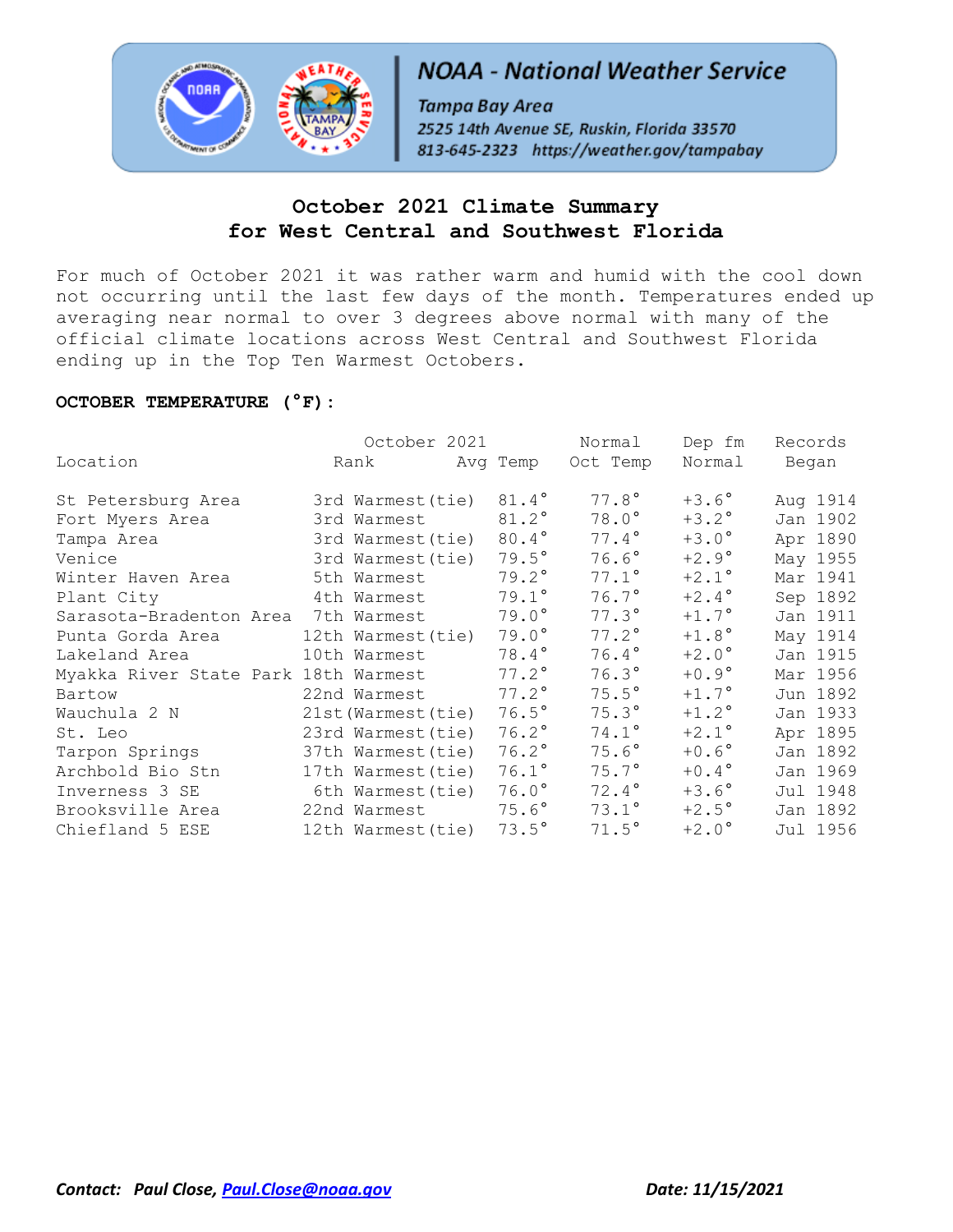

Graphics Source: NOAA Regional Climate Centers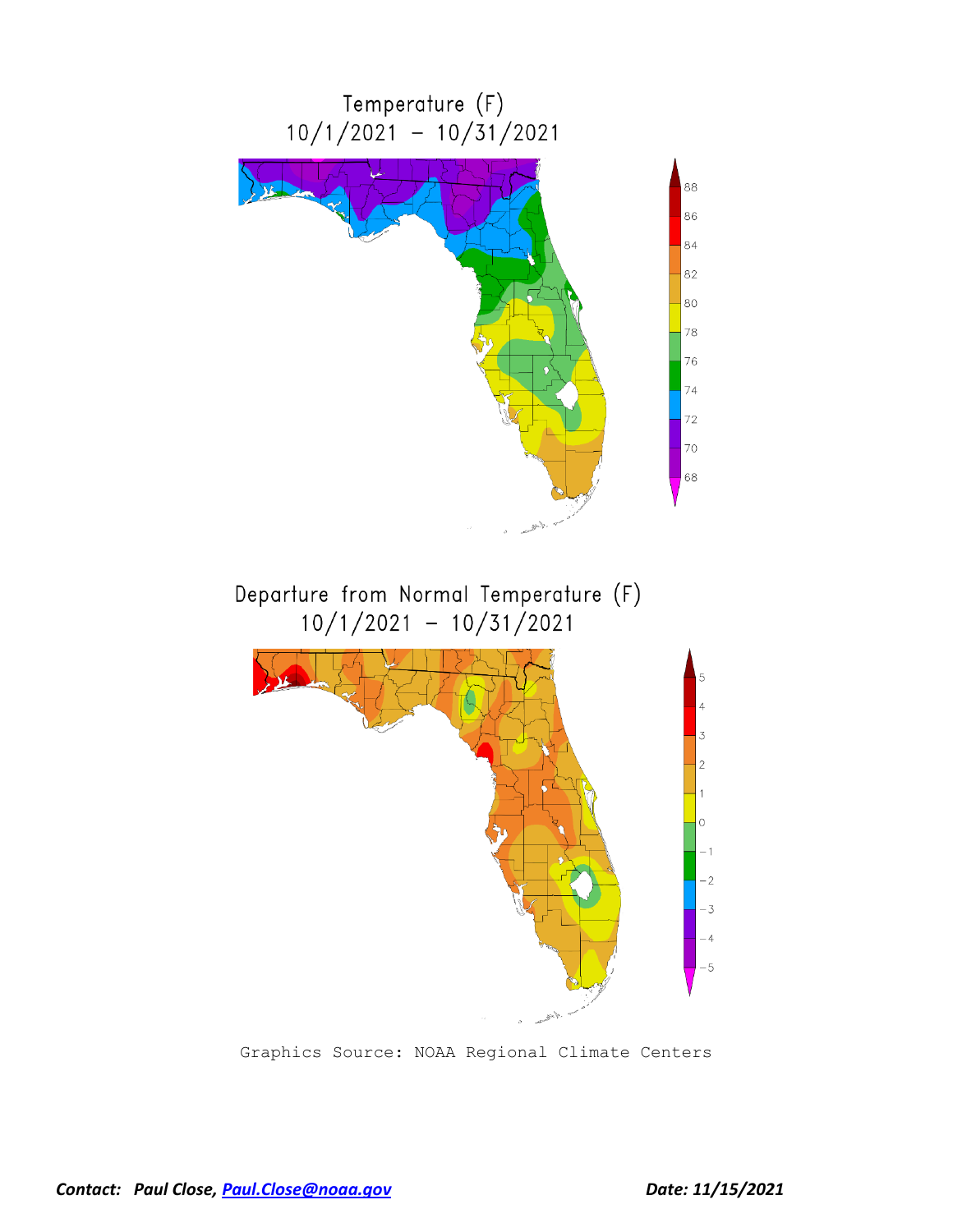Rainfall in October 2021 was variable with some areas here and there seeing above normal amounts, while most areas though were below normal. However, these below normal amounts are not as significant in October compared to the summer months since the average rainfall for the month is only about 2.00 to 3.50 inches across the area.

#### **OCTOBER RAINFALL (inches):**

|                                     |                   | October 2021        | Normal |         | Dep fm<br>Records |
|-------------------------------------|-------------------|---------------------|--------|---------|-------------------|
| Location                            | Rank              | Rain Total Oct Rain |        | Normal  | Began             |
| Lakeland Area                       | 19th Wettest      | 4.24                | 3.04   | $+1.20$ | Jan 1915          |
| Archbold Bio Stn                    | 15th Wettest      | 4.02                | 3.41   | $+0.61$ | Jan 1969          |
| Chiefland 5 ESE                     | 16th Wettest      | 3.79                | 2.31   | $+1.48$ | Apr 1895          |
| St. Leo                             | 48th Wettest(tie) | 3.50                | 3.06   | $+0.44$ | Apr 1895          |
| Fort Myers Area                     | 54th Wettest(tie) | 3.19                | 3.08   | $+0.11$ | Jan 1902          |
| Inverness 3 SE                      | 31st Wettest      | 2.96                | 2.92   | $+0.04$ | Jul 1948          |
| Plant City                          | 63rd Driest       | 2.34                | 2.58   | $-0.24$ | Sep 1892          |
| Myakka River State Park 31st Driest |                   | 2.26                | 3.19   | $-0.93$ | Sep 1943          |
| Bartow                              | 63rd Driest       | 2.22                | 3.03   | $-0.81$ | Jun 1892          |
| Punta Gorda Area                    | 38th Driest       | 2.16                | 3.02   | $-0.86$ | May 1914          |
| Tarpon Springs                      | 52nd Driest       | 1.96                | 3.19   | $-1.23$ | Jan 1892          |
| Brooksville Area                    | 58th Driest(tie)  | 1.94                | 2.79   | $-0.85$ | Jan 1892          |
| Winter Haven Area                   | 27th Driest       | 1.35                | 2.22   | $-0.87$ | Mar 1941          |
| Tampa Area                          | 44th Driest       | 1.35                | 2.34   | $-0.99$ | Apr 1890          |
| St. Petersburg Area                 | 31st Driest       | 1.26                | 2.16   | $-0.90$ | Aug 1914          |
| Venice                              | 19th Driest       | 1.14                | 3.35   | $-2.21$ | May 1955          |
| Sarasota-Bradenton Area 22nd Driest |                   | 1.03                | 2.76   | $-1.73$ | Jan 1911          |
| Wauchula 2 N                        | 9th Driest(tie)   | 0.57                | 3.09   | $-2.52$ | Jan 1933          |

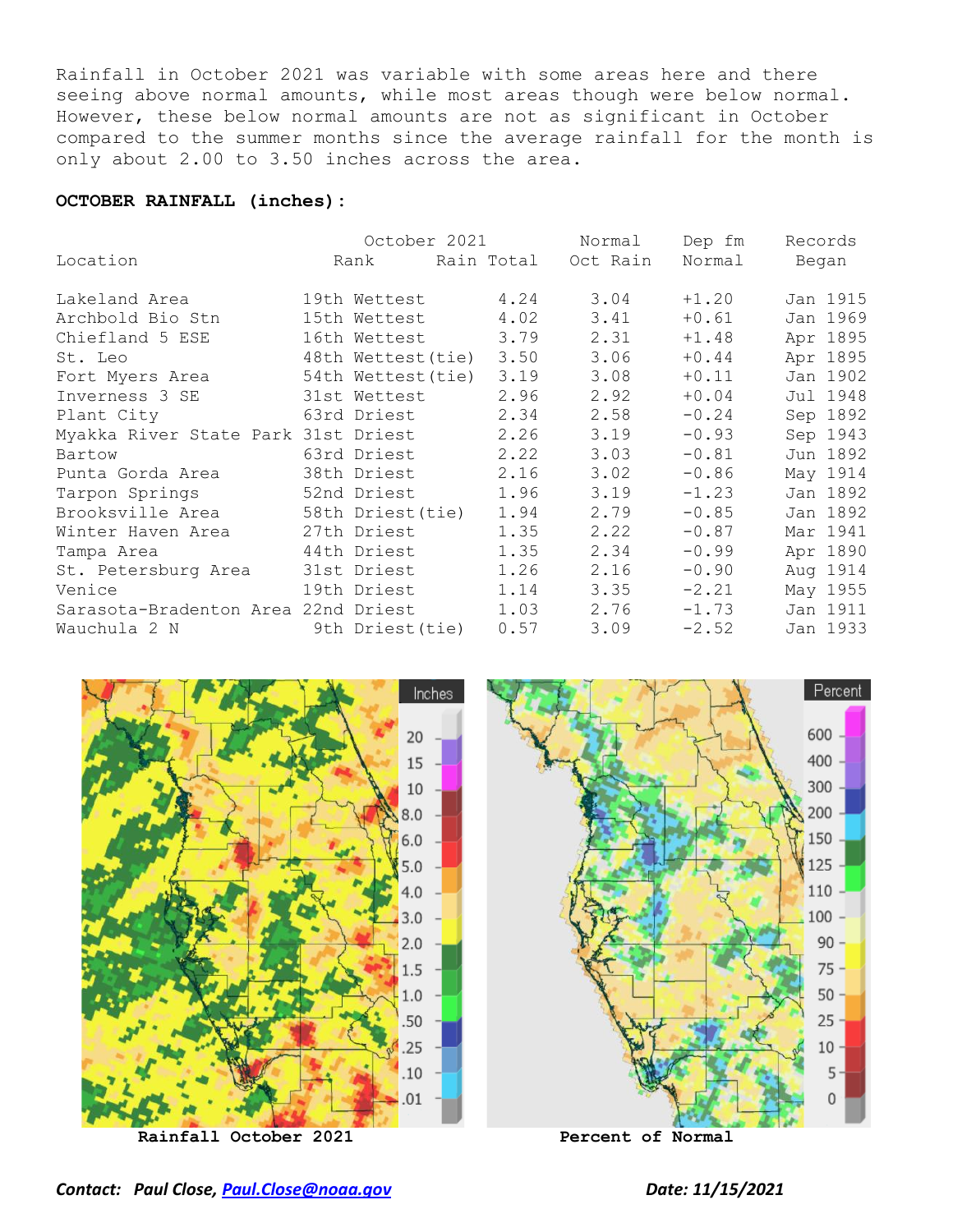On the following pages are tables of the Top Ten Warmest, Coolest, Driest, and Wettest Octobers at some official NWS locations, which include the average/total for this October where available, and the 1991-2020 Normal (average) temperature and rainfall for the month of October.

**CHIEFLAND 5 ESE** (records began in July 1956):

|                 | Warmest Octobers | Coolest Octobers             |    | Wettest Octobers |              | Driest Octobers |                |
|-----------------|------------------|------------------------------|----|------------------|--------------|-----------------|----------------|
| 1               | 77.1 in 1959     | 66.9 in 1987<br>$\mathbf{1}$ | 1  | 8.45 in 1959     | $\mathbf{1}$ |                 | $0.00$ in 2010 |
| 2               | 76.9 in 2018     | 67.1 in 1976<br>2            | 2  | 8.17 in 1997     | 2            |                 | $0.11$ in 2001 |
| 3               | 76.6 in 2020     | 3<br>67.4 in 1977            | 3  | 7.32 in 1995     | 3            |                 | 0.14 in 1973   |
| 4               | 76.5 in 2019     | 67.6 in 1957<br>4            | 4  | 7.12 in 1971     | 4            |                 | 0.15 in 1979   |
| 5.              | 75.5 in 1985     | $5 -$<br>67.9 in 1967        | 5  | 7.01 in 1993     |              |                 | 0.15 in 1974   |
| 6               | 75.0 in 1998     | 67.9 in 1964                 | 6  | 6.98 in 2019     | 6            |                 | $0.17$ in 2000 |
| 7               | 74.6 in 2002     | 68.0 in 1974                 | 7  | 6.44 in 1992     | 7            |                 | 0.20 in 1987   |
| 8               | 74.5 in 2007     | 68.5 in 2011<br>8            | 8  | 6.41 in 2007     | 8            |                 | 0.23 in 1981   |
| 9               | 74.2 in 1971     | 9<br>68.6 in 2010            | 9  | 6.40 in 2002     | 9            |                 | 0.24 in 1984   |
|                 | 74.2 in 1970     | 10<br>69.0 in 2000           | 10 | 5.66 in 1983     | 10           |                 | 0.39 in 1977   |
| 11              | 73.7 in 1995     |                              | 11 | 5.14 in 1994     |              |                 |                |
| 12 <sup>°</sup> | 73.5 in 2021     |                              | 12 | 4.87 in 1996     |              |                 |                |
|                 | 73.5 in 2016     |                              | 13 | 4.24 in 1956     |              |                 |                |
|                 | 73.5 in 1990     |                              | 14 | 4.18 in 1985     |              |                 |                |
|                 | 73.5 in 1984     |                              | 15 | 4.06 in 1957     |              |                 |                |
|                 |                  |                              | 16 | 3.79 in 2021     |              |                 |                |

Normal Temperature for October at CHIF1 = 71.5° Normal Rainfall for October at CHIF1 = 3.17 inches

-----------------------------------------------------------------------------

**INVERNESS 3 SE** (records began in July 1948):

|              | Warmest Octobers | Coolest Octobers |              |           | Wettest Octobers |  |               | Driest Octobers |  |
|--------------|------------------|------------------|--------------|-----------|------------------|--|---------------|-----------------|--|
|              | 78.4 in 2019     |                  | 67.8 in 1987 |           | 10.60 in 1958    |  |               | Trace in 1974   |  |
| 2            | 78.2 in 1959     |                  | 68.1 in 1976 | 2         | 9.04 in 1992     |  | $\mathcal{P}$ | 0.03 in 2010    |  |
| 3            | 77.6 in 2020     | 3                | 69.7 in 1977 | 3         | 6.73 in 2019     |  |               | $0.03$ in 1961  |  |
| 4            | 77.3 in 1949     | 4                | 69.9 in 2011 | 4         | 5.81 in 1995     |  | 4             | 0.19 in 1963    |  |
| $5 -$        | 76.8 in 2007     | 5                | 70.1 in 1992 | 5         | 5.71 in 1956     |  | 5             | $0.20$ in 2000  |  |
|              | 6 76.0 in 2021   | 6.               | 70.2 in 1988 | 6         | 5.68 in 1960     |  | 6             | $0.62$ in 1967  |  |
|              | 76.0 in 1970     | 7                | 70.5 in 1997 | 7         | 5.53 in 1959     |  | 7             | $0.69$ in 2015  |  |
| 8            | 75.7 in 1995     | 8                | 70.6 in 1954 | 8         | 5.38 in 1993     |  | 8             | 0.70 in 1987    |  |
| $\mathsf{Q}$ | 75.6 in 1969     | 9                | 70.8 in 2006 | 9         | 5.33 in 1975     |  | 9             | 0.71 in 2018    |  |
| $10^{-}$     | 75.5 in 1971     |                  | 70.8 in 2001 | 10        | 4.91 in 1971     |  | $10^{\circ}$  | 0.74 in 1977    |  |
|              | 75.5 in 1960     |                  |              | $\ddotsc$ |                  |  | $\ddotsc$     |                 |  |
|              | 75.5 in 1950     |                  |              | 31        | 2.96 in 2021     |  | 41            | 2.96 in 2021    |  |

-----------------------------------------------------------------------------

Normal Temperature for October at INVF1 = 72.4° Normal Rainfall for October at INVF1 = 2.92 inches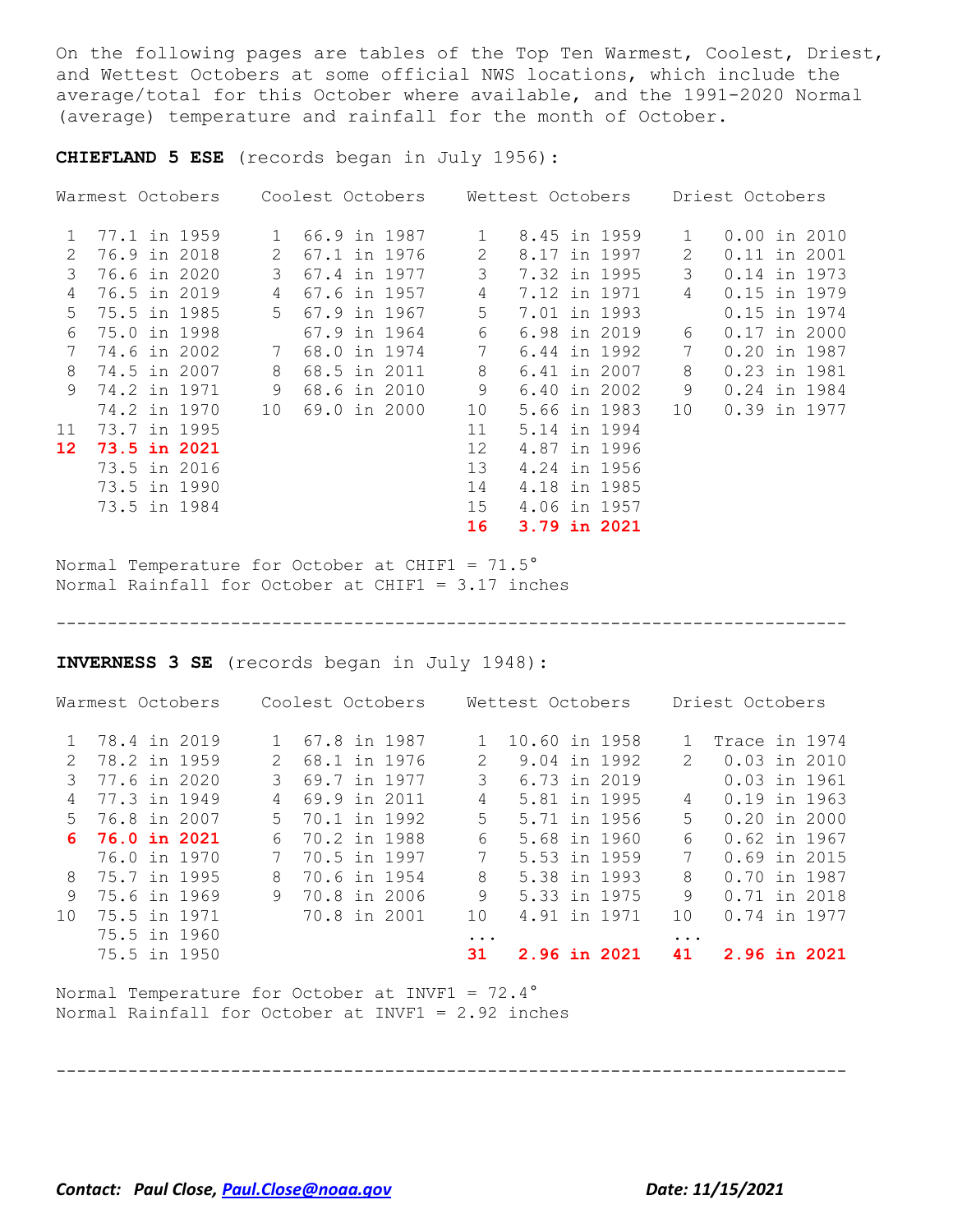|              | Warmest Octobers    |  |              | Coolest Octobers |  |              | Wettest Octobers |  |           | Driest Octobers |  |
|--------------|---------------------|--|--------------|------------------|--|--------------|------------------|--|-----------|-----------------|--|
|              | 1 78.5 in 1959      |  | $\mathbf{1}$ | 69.4 in 1920     |  |              | 15.64 in 1921    |  |           | $0.00$ in 2010  |  |
|              | 78.5 in 1919        |  | 2            | 69.7 in 1892     |  |              | 12.52 in 1915    |  | 2         | 0.01 in 1974    |  |
|              | 3 78.4 in 1911      |  | 3            | 70.3 in 2010     |  | 3            | 10.77 in 1995    |  | 3         | $0.07$ in 2000  |  |
| 4            | 78.3 in 1941        |  | 4            | 70.4 in 2000     |  | 4            | 9.63 in 1944     |  | 4         | 0.12 in 1984    |  |
| .5           | 78.1 in 2019        |  |              | 70.4 in 1952     |  | .5           | 8.97 in 1958     |  | 5         | 0.18 in 1951    |  |
| 6            | 77.7 in 2020        |  | 6            | 70.5 in 1923     |  | 6            | 8.92 in 1922     |  | 6         | 0.22 in 1963    |  |
|              | 77.1 in 2007        |  |              | 70.7 in 1953     |  |              | 7.58 in 1936     |  | 7         | 0.28 in 1935    |  |
| 8            | 77.0 in 1949        |  |              | 70.7 in 1924     |  | 8            | 7.50 in 1952     |  | 8         | 0.30 in 1901    |  |
| $\mathsf{Q}$ | 76.8 in 1915        |  | 9            | 70.8 in 1943     |  | 9            | 6.87 in 1911     |  | 9         | 0.35 in 1977    |  |
| 10           | 76.7 in 1928        |  | 1 O          | 70.9 in 2008     |  | $10^{\circ}$ | 6.35 in 1910     |  | 1 O       | 0.36 in 1979    |  |
|              | 76.7 in 1912        |  |              | 70.9 in 1896     |  | $\ddotsc$    |                  |  | $\ddotsc$ |                 |  |
| $\ddotsc$    |                     |  |              |                  |  | 70           | 1.94 in 2021     |  | 58        | 1.94 in 2021    |  |
| 22.          | <b>75.6 in 2021</b> |  |              |                  |  |              | 1.94 in 1949     |  |           | 1.94 in 1949    |  |
|              |                     |  |              |                  |  |              |                  |  |           |                 |  |

#### **BROOKSVILLE AREA** (records began in January 1892):

Normal Temperature for October at BKV = 73.1° Normal Rainfall for October at BKV = 2.79 inches

-----------------------------------------------------------------------------

**ST LEO** (records began in April 1895):

| Warmest Octobers    Coolest Octobers    Wettest Octobers |  |  |                     |              |  |              |                |                 |                     | Driest Octobers       |                |  |
|----------------------------------------------------------|--|--|---------------------|--------------|--|--------------|----------------|-----------------|---------------------|-----------------------|----------------|--|
| $\mathbf{1}$                                             |  |  | 79.6 in 1985        | $\mathbf{1}$ |  | 69.2 in 1930 |                | 1 15.80 in 1921 |                     | $\mathbf{1}$          | $0.00$ in 2010 |  |
| 2                                                        |  |  | 78.9 in 2002        | 2            |  | 69.4 in 1903 | 2              | 10.38 in 1924   |                     | $\mathbf{2}^{\prime}$ | $0.03$ in 2000 |  |
| 3                                                        |  |  | 78.8 in 1941        | 3            |  | 69.9 in 1920 | 3              |                 | 9.66 in 1910        | 3                     | 0.10 in 1974   |  |
| 4                                                        |  |  | 78.6 in 2007        | 4            |  | 70.0 in 1943 | $\overline{4}$ |                 | 8.45 in 1922        |                       | 0.10 in 1940   |  |
| $5 -$                                                    |  |  | 78.4 in 2019        | $5 -$        |  | 70.1 in 1987 | 5              |                 | 7.89 in 2007        | 5                     | 0.14 in 1963   |  |
|                                                          |  |  | 78.4 in 2009        | 6            |  | 70.4 in 2011 | 6              |                 | 7.49 in 1944        | 6                     | 0.23 in 1984   |  |
|                                                          |  |  | 78.4 in 1959        | 7            |  | 70.5 in 1992 | 7              |                 | 7.23 in 2012        | 7                     | 0.29 in 1978   |  |
| 8                                                        |  |  | 78.0 in 1919        | 8            |  | 70.7 in 1917 | 8              |                 | 7.11 in 1938        |                       | 0.29 in 1961   |  |
| 9                                                        |  |  | 77.7 in 2020        | 9            |  | 70.9 in 1976 | 9              |                 | 6.68 in 1959        | 9                     | $0.30$ in 1920 |  |
| 10                                                       |  |  | 77.3 in 1949        | 10           |  | 71.0 in 1938 | 10             |                 | 6.55 in 1915        |                       | 0.30 in 1907   |  |
|                                                          |  |  | 77.3 in 1925        |              |  | 71.0 in 1929 | .              |                 |                     | $\ddotsc$             |                |  |
| $\ddots$ .                                               |  |  |                     |              |  |              | 48             |                 | <b>3.50 in 2021</b> | 77                    | 3.50 in 2021   |  |
| 23                                                       |  |  | <b>76.2 in 2021</b> |              |  |              |                |                 | 3.50 in 2011        |                       | 3.50 in 2011   |  |
|                                                          |  |  | 76.2 in 1960        |              |  |              |                |                 |                     |                       |                |  |
|                                                          |  |  | 76.2 in 1951        |              |  |              |                |                 |                     |                       |                |  |
|                                                          |  |  | 76.2 in 1950        |              |  |              |                |                 |                     |                       |                |  |
|                                                          |  |  | 76.2 in 1902        |              |  |              |                |                 |                     |                       |                |  |

Normal Temperature for October at STLF1 = 74.1° Normal Rainfall for October at STLF1 = 3.06 inches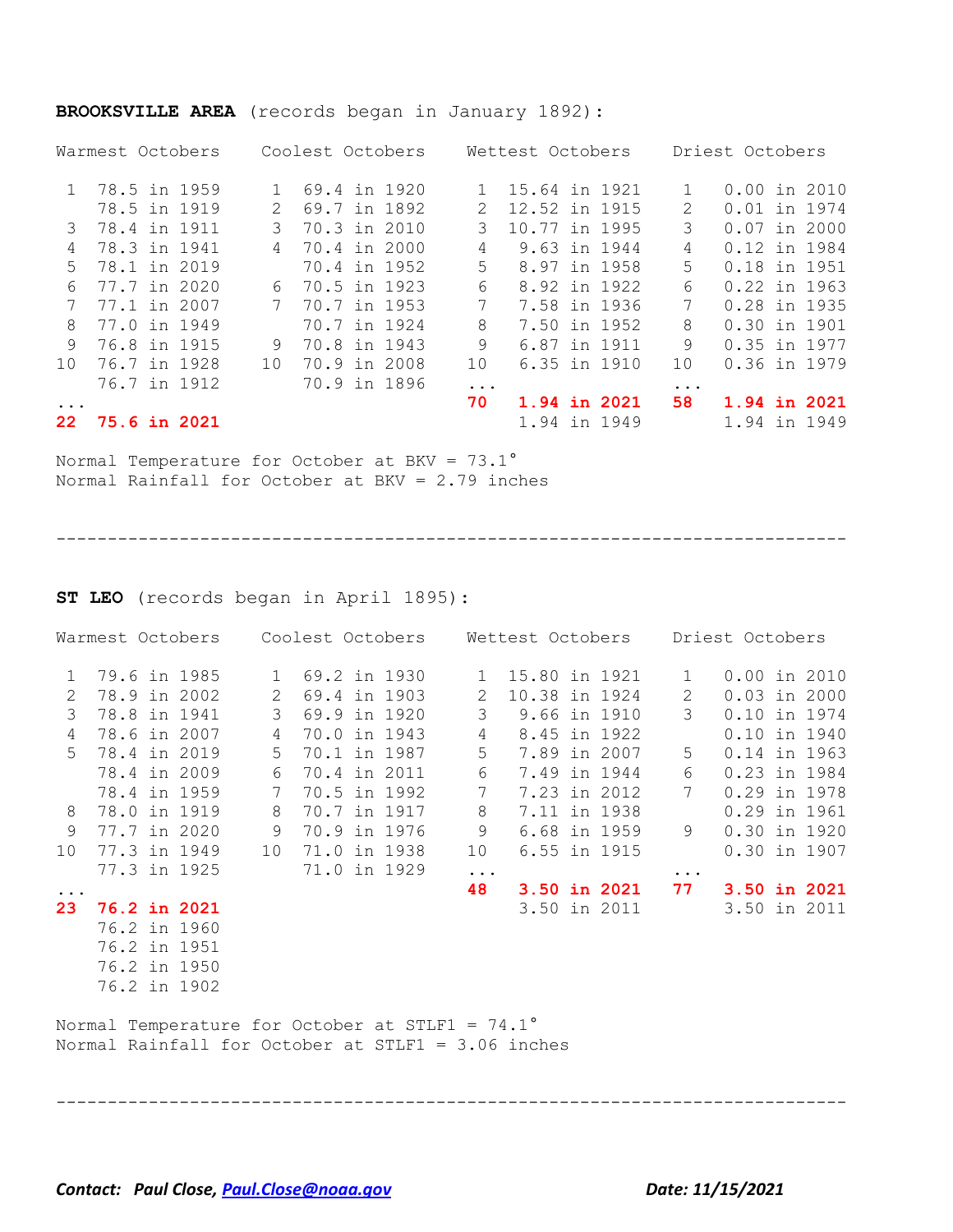#### **TARPON SPRINGS** (records began in January 1892):

|                 | Warmest Octobers | Coolest Octobers               | Wettest Octobers   | Driest Octobers                |
|-----------------|------------------|--------------------------------|--------------------|--------------------------------|
|                 | 81.2 in 1919     | 70.3 in 1987                   | 14.13 in 1995      | $\mathbf{1}$<br>$0.02$ in 2010 |
| $\mathcal{L}$   | 79.8 in 2019     | 71.0 in 1940<br>2              | 12.43 in 1921<br>2 | $0.04$ in 2000<br>2            |
| 3               | 79.7 in 1985     | 71.1 in 1913<br>3              | 3<br>10.91 in 1938 | 3<br>0.06 in 1940              |
| 4               | 79.2 in 2018     | 71.2 in 1974<br>$\overline{4}$ | 4<br>10.33 in 1911 | 4<br>0.07 in 1974              |
| .5              | 79.0 in 1941     | 71.2 in 1943                   | 5<br>9.49 in 1975  | 5<br>0.08 in 1963              |
| 6               | 78.7 in 2007     | 6 71.5 in 1938                 | 6<br>9.20 in 1992  | 6<br>0.11 in 1961              |
|                 | 78.5 in 1911     | 71.5 in 1907                   | 7<br>8.13 in 1922  | 7<br>0.12 in 1942              |
| 8               | 78.2 in 1949     | 8 71.6 in 1917                 | 8<br>7.57 in 1917  | 8<br>$0.25$ in 1905            |
| 9               | 78.1 in 2020     | 71.6 in 1908                   | 9<br>6.89 in 1936  | 9<br>0.31 in 1979              |
| 10 <sup>1</sup> | 77.9 in 1995     | 71.6 in 1892                   | 10<br>6.38 in 1968 | 0.34 in 1903<br>10             |
|                 | 77.9 in 1918     |                                | $\ddotsc$          | $\ddotsc$                      |
| $\ddotsc$       |                  | $\cdots$                       | 79<br>1.96 in 2021 | 52<br>1.96 in 2021             |
| 37              | 76.2 in 2021     | <b>76.2 in 2021</b><br>90.     |                    |                                |
|                 | 76.2 in 1902     | 76.2 in 1902                   |                    |                                |

Normal Temperature for October at TRPF1 = 75.6° Normal Rainfall for October at TRPF1 = 3.19 inches

-----------------------------------------------------------------------------

**TAMPA AREA** (records began in April 1890):

| Warmest Octobers |                |  |  | Coolest Octobers |                |              | Wettest Octobers |               |              | Driest Octobers |                |  |
|------------------|----------------|--|--|------------------|----------------|--------------|------------------|---------------|--------------|-----------------|----------------|--|
|                  | 81.5 in 2020   |  |  | 1                | 70.0 in 1891   |              | $\mathbf{1}$     | 10.33 in 1922 |              |                 | Trace in 2010  |  |
| $\mathcal{L}$    | 81.1 in 2019   |  |  | 2                | 70.8 in 1964   |              | 2                | 9.88 in 1921  |              | 2               | 0.02 in 1940   |  |
| 3.               | 80.4 in 2021   |  |  | 3                | 70.9 in 1976   |              | 3                | 7.36 in 1952  |              | 3               | $0.03$ in 1942 |  |
|                  | 80.4 in 1919   |  |  | 4                | 71.3 in 1987   |              | 4                | 6.94 in 2019  |              | 4               | $0.06$ in 2000 |  |
|                  | 5 80.0 in 2018 |  |  |                  | 5 71.7 in 1943 |              |                  |               | 6.94 in 1938 | 5               | $0.09$ in 1988 |  |
| 6                | 79.8 in 2007   |  |  |                  | 71.7 in 1913   |              | 6                |               | 6.26 in 1959 | 6               | $0.12$ in 1920 |  |
|                  | 79.6 in 1959   |  |  |                  | 71.7 in 1908   |              | 7                |               | 6.21 in 1986 | 7               | 0.16 in 1979   |  |
| 8                | 79.4 in 1941   |  |  |                  |                | 71.7 in 1903 | 8                | 5.67 in 1944  |              | 8               | 0.23 in 1974   |  |
| 9                | 79.2 in 1985   |  |  | 9                | 71.8 in 1957   |              | 9                | 5.66 in 1911  |              | 9               | 0.25 in 1961   |  |
| 10               | 78.8 in 2002   |  |  | 10               | 72.0 in 1938   |              | 10               |               | 5.25 in 1924 | 10              | 0.29 in 1984   |  |
|                  |                |  |  |                  |                |              |                  |               |              |                 | $0.29$ in 1963 |  |
|                  |                |  |  |                  |                |              | $\cdots$         |               |              | $\cdots$        |                |  |
|                  |                |  |  |                  |                |              | 89               | 1.35 in 2021  |              | 44              | 1.35 in 2021   |  |

Normal Temperature for October at TPA = 77.4° Normal Rainfall for October at TPA = 2.34 inches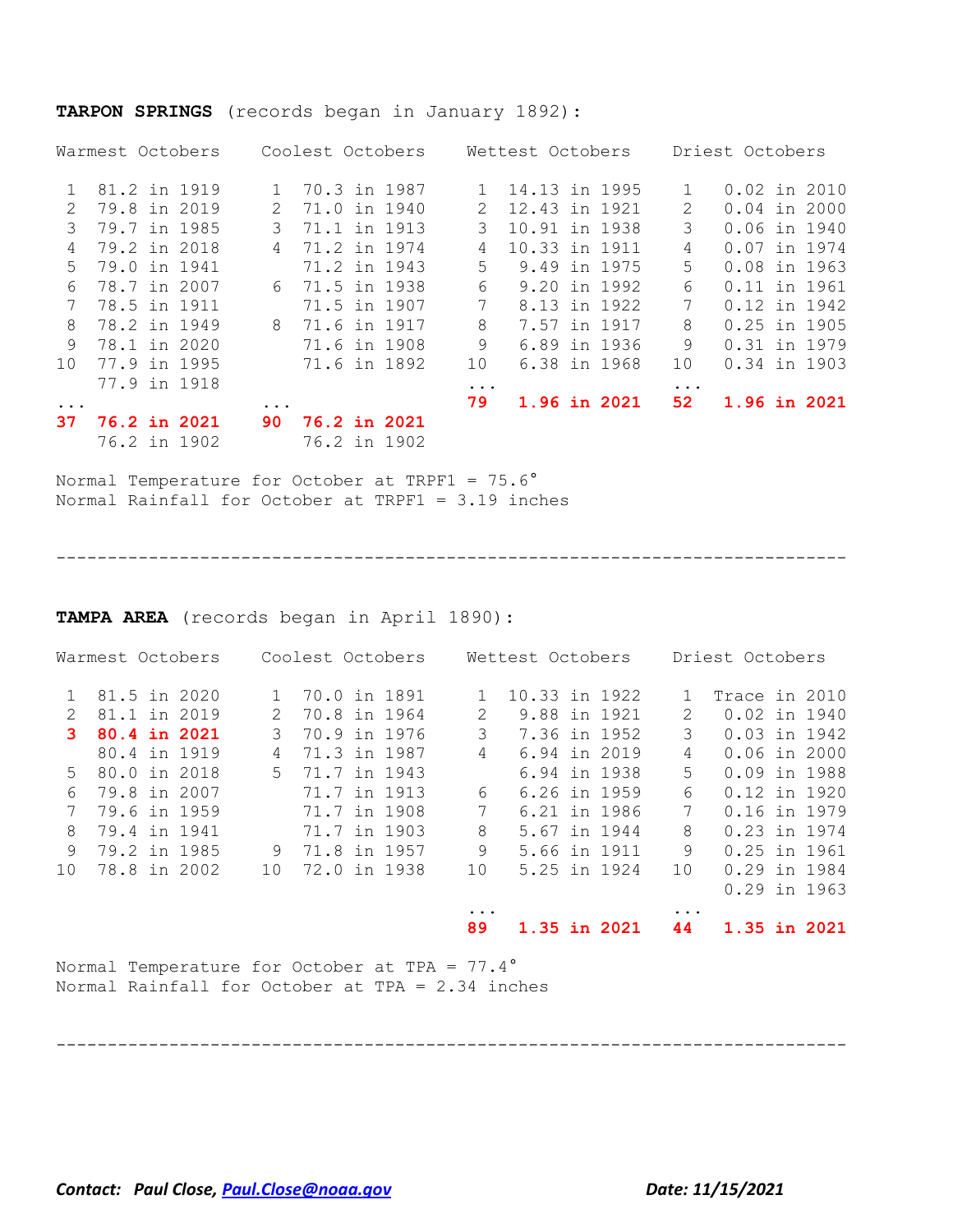| Warmest Octobers |                |  |  | Coolest Octobers |                |  |  | Wettest Octobers |               | Driest Octobers |              |               |                |  |              |
|------------------|----------------|--|--|------------------|----------------|--|--|------------------|---------------|-----------------|--------------|---------------|----------------|--|--------------|
|                  | 1 81.7 in 1985 |  |  |                  | 1 72.3 in 1952 |  |  |                  | 17.63 in 1986 |                 |              |               | 0.00 in 1942   |  |              |
| $\mathcal{P}$    | 81.5 in 2019   |  |  |                  | 2 73.0 in 1987 |  |  | $\mathcal{L}$    | 14.12 in 1952 |                 |              | $\mathcal{L}$ | Trace in 2010  |  |              |
| 3                | 81.4 in 2021   |  |  |                  | 73.0 in 1938   |  |  |                  | 10.05 in 1922 |                 |              | 3             | $0.12$ in 2000 |  |              |
|                  | 81.4 in 1919   |  |  |                  | 4 73.1 in 1964 |  |  | 4                | 9.55 in 1938  |                 |              | 4             | 0.14 in 1974   |  |              |
|                  | 5 81.0 in 2018 |  |  |                  | 5 73.2 in 1953 |  |  | .5               | 9.13 in 1921  |                 |              | 5.            | 0.20 in 1998   |  |              |
| 6                | 80.6 in 2020   |  |  | 6.               | 73.4 in 1957   |  |  | 6                |               |                 | 8.59 in 1959 | 6             | 0.29 in 1961   |  |              |
|                  | 80.6 in 1941   |  |  |                  | 7 73.5 in 1943 |  |  | 7                |               |                 | 8.14 in 1918 | 7             | 0.30 in 1988   |  |              |
| 8                | 80.0 in 2002   |  |  |                  | 73.5 in 1917   |  |  | 8                |               |                 | 8.09 in 1944 | 8             | $0.31$ in 1963 |  |              |
| 9                | 79.9 in 1959   |  |  | 9                | 73.7 in 1920   |  |  | 9                | 7.17 in 2019  |                 |              | 9             | $0.35$ in 1940 |  |              |
| 10 <sup>°</sup>  | 79.8 in 2013   |  |  | $10^{-}$         | 74.0 in 2011   |  |  | 10               |               |                 | 6.77 in 1917 | 10            | 0.37 in 1979   |  |              |
|                  | 79.8 in 2007   |  |  |                  | 74.0 in 1956   |  |  | $\ddotsc$        |               |                 |              | $\cdot$       |                |  |              |
|                  | 79.8 in 2005   |  |  |                  | 74.0 in 1954   |  |  | 78               |               |                 | 1.26 in 2021 | 31            |                |  | 1.26 in 2021 |

#### **ST PETERSBURG AREA** (records began in August 1914):

Normal Temperature for October at SPG = 77.8° Normal Rainfall for October at SPG = 2.16 inches

-----------------------------------------------------------------------------

**PLANT CITY** (records began in September 1892):

| Warmest Octobers |              |  |     | Coolest Octobers |  |  |               | Wettest Octobers |  | Driest Octobers |                             |                |  |  |
|------------------|--------------|--|-----|------------------|--|--|---------------|------------------|--|-----------------|-----------------------------|----------------|--|--|
|                  | 81.2 in 2019 |  |     | 69.8 in 1940     |  |  |               | 10.43 in 1959    |  |                 |                             | $0.04$ in 2000 |  |  |
| $\mathcal{L}$    | 80.8 in 2020 |  | 2.  | 70.0 in 1930     |  |  | $\mathcal{L}$ | 9.01 in 1938     |  |                 | $\mathcal{D}_{\mathcal{L}}$ | $0.09$ in 1940 |  |  |
| 3                | 79.9 in 2018 |  | 3   | 70.2 in 1943     |  |  | 3             | 8.05 in 1924     |  |                 | 3                           | $0.10$ in 2010 |  |  |
| 4                | 79.1 in 2021 |  |     | 70.2 in 1929     |  |  | 4             | 7.32 in 2019     |  |                 | 4                           | 0.14 in 1963   |  |  |
| .5               | 78.9 in 1959 |  |     | 5 70.6 in 2000   |  |  | 5.            | 7.18 in 1917     |  |                 | 5                           | 0.16 in 1979   |  |  |
| 6                | 78.8 in 1985 |  |     | 70.6 in 1987     |  |  | 6             | 6.86 in 1975     |  |                 | 6                           | 0.21 in 1907   |  |  |
|                  | 78.5 in 1918 |  |     | 70.6 in 1938     |  |  | 7             |                  |  | 6.66 in 1952    | 7                           | 0.26 in 2018   |  |  |
| 8                | 78.0 in 2007 |  | 8   | 71.1 in 1913     |  |  | 8             | 6.43 in 1898     |  |                 | 8                           | 0.28 in 1988   |  |  |
|                  | 78.0 in 1941 |  | 9   | 71.2 in 1909     |  |  | 9             | 6.32 in 1969     |  |                 | 9                           | 0.29 in 1961   |  |  |
| 10 <sup>1</sup>  | 77.9 in 2002 |  | 1 O | 71.3 in 1944     |  |  | 10            |                  |  | 5.62 in 1986    | 1 O                         | $0.37$ in 1926 |  |  |
|                  |              |  |     | 71.3 in 1942     |  |  | .             |                  |  |                 | $\ddotsc$                   |                |  |  |
|                  |              |  |     |                  |  |  | 59            | 2.34 in 2021     |  |                 | 63                          | 2.34 in 2021   |  |  |

Normal Temperature for October at PLCF1 = 76.7° Normal Rainfall for October at PLCF1 = 2.58 inches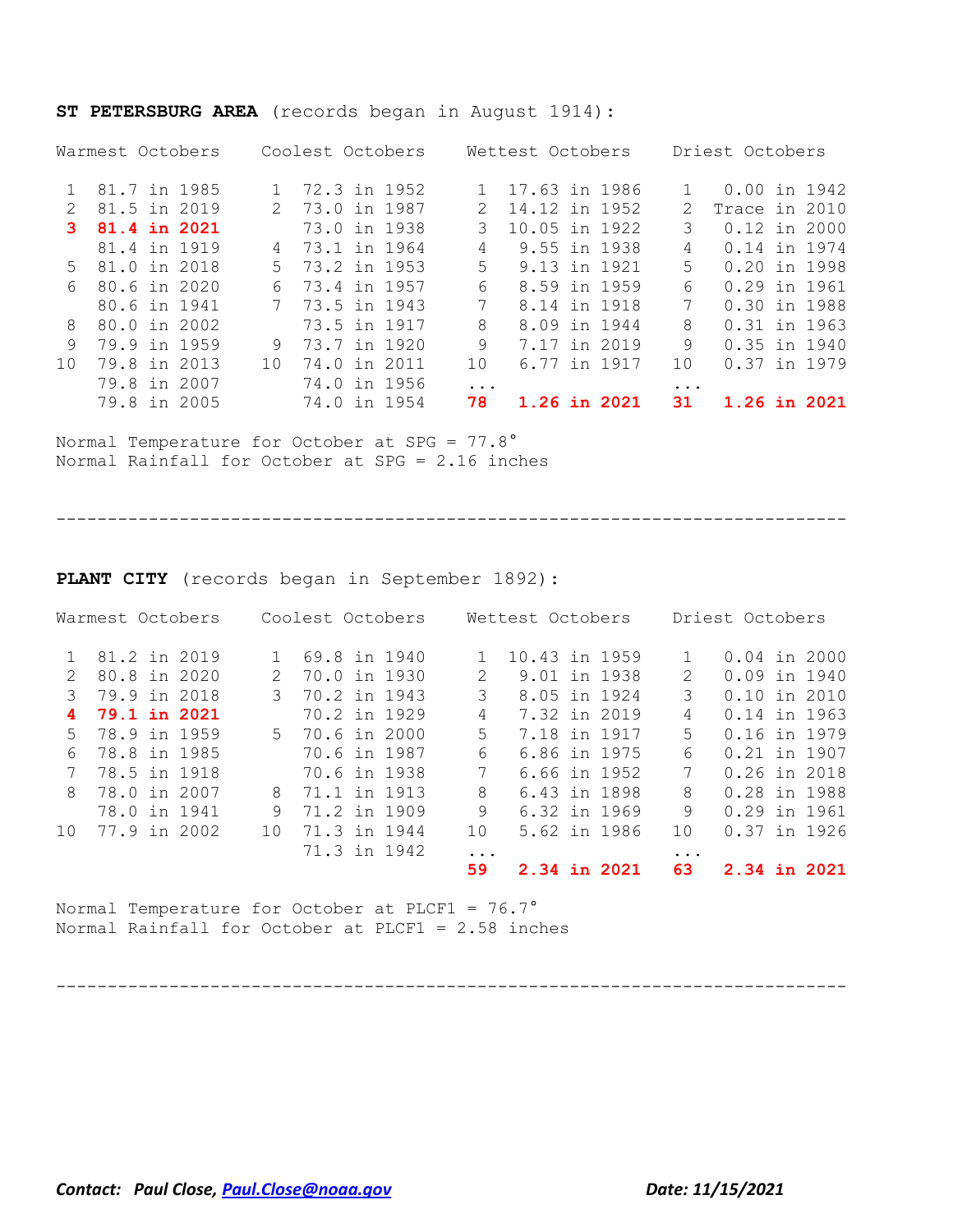### **LAKELAND AREA** (records began in January 1915):

|    | Warmest Octobers |           | Coolest Octobers |              | Wettest Octobers |               | Driest Octobers |
|----|------------------|-----------|------------------|--------------|------------------|---------------|-----------------|
|    | 80.4 in 2019     | $1 \quad$ | 70.9 in 1976     |              | 9.19 in 2005     |               | $0.00$ in 2010  |
| 2  | 80.1 in 2020     | 2         | 71.0 in 1943     | 2            | 7.73 in 1922     | $\mathcal{L}$ | 0.04 in 1974    |
|    | 79.9 in 1985     |           | 71.2 in 1964     | 3            | 6.93 in 1917     | 3             | 0.11 in 1973    |
| 4  | 79.3 in 2018     |           | 4 71.8 in 1974   | 4            | 6.72 in 1952     | 4             | $0.16$ in 2000  |
|    | 5 78.8 in 1941   |           | 71.8 in 1957     | 5.           | 6.63 in 1959     | 5             | 0.18 in 1940    |
|    | 78.8 in 1919     |           | 71.8 in 1938     | 6            | 6.50 in 2011     | 6             | 0.19 in 1935    |
|    | 7 78.6 in 2009   |           | 7 71.9 in 1930   | 7            | 6.29 in 1938     | 7             | 0.23 in 1978    |
|    | 78.6 in 1959     | 8         | 72.0 in 1924     | 8            | 6.23 in 1982     | 8             | $0.25$ in 1942  |
| 9  | 78.5 in 2007     | 9         | 72.1 in 1952     | 9            | 6.19 in 2019     | 9             | $0.29$ in 1926  |
| 10 | 78.4 in 2021     | 10        | 72.2 in 1967     | $10^{\circ}$ | 6.00 in 2007     | 10            | $0.33$ in 1963  |
|    |                  |           | 72.2 in 1953     | .            |                  | $\cdot$       |                 |
|    |                  |           | 72.2 in 1944     | 19           | 4.24 in 2021     | 88            | 4.24 in 2021    |

Normal Temperature for October at LLDF1 = 76.4° Normal Rainfall for October at LLDF1 = 3.04 inches

-----------------------------------------------------------------------------

**WINTER HAVEN AREA** (records began in March 1941):

|                 | Warmest Octobers |   | Coolest Octobers |                        | Wettest Octobers | Driest Octobers             |                |  |  |
|-----------------|------------------|---|------------------|------------------------|------------------|-----------------------------|----------------|--|--|
|                 | 82.2 in 2019     |   | 70.9 in 1987     |                        | 9.43 in 1952     |                             | $0.02$ in 2010 |  |  |
| $\mathcal{P}$   | 80.7 in 2020     | 2 | 71.7 in 1977     | 2                      | 9.42 in 1959     | $\mathcal{D}_{\mathcal{L}}$ | $0.16$ in 2000 |  |  |
|                 | 80.4 in 2018     |   | 3 72.2 in 1976   | 3                      | 8.00 in 2011     | 3                           | 0.17 in 2004   |  |  |
| 4               | 79.3 in 1971     |   | 72.2 in 1943     | 4                      | 7.60 in 1950     | 4                           | 0.19 in 1998   |  |  |
| 5.              | 79.2 in 2021     |   | 5 72.6 in 2011   | 5.                     | 7.15 in 1956     | .5                          | $0.43$ in 2009 |  |  |
| 6               | 79.0 in 1985     |   | 72.6 in 1974     | 6                      | 6.90 in 1944     |                             | 0.43 in 1974   |  |  |
| 7               | 78.9 in 2007     |   | 7 73.0 in 1958   | 7                      | 6.77 in 1995     | 7                           | 0.46 in 1963   |  |  |
|                 | 78.9 in 1959     |   | 73.0 in 1957     | 8                      | 6.47 in 2005     | 8                           | 0.55 in 1989   |  |  |
| 9               | 78.7 in 2002     |   | 9 73.1 in 2000   | 9                      | 6.13 in 2002     | 9                           | 0.61 in 2015   |  |  |
| 10 <sup>1</sup> | 78.5 in 1995     |   | 73.1 in 1944     | 10                     | 5.66 in 1969     |                             | 0.61 in 1942   |  |  |
|                 |                  |   |                  | $\ddot{\phantom{0}}$ . |                  |                             |                |  |  |
|                 |                  |   |                  | 53                     | 1.35 in 2021     | 27                          | 1.35 in 2021   |  |  |

Normal Temperature for October at GIF = 77.1° Normal Rainfall for October at GIF = 2.22 inches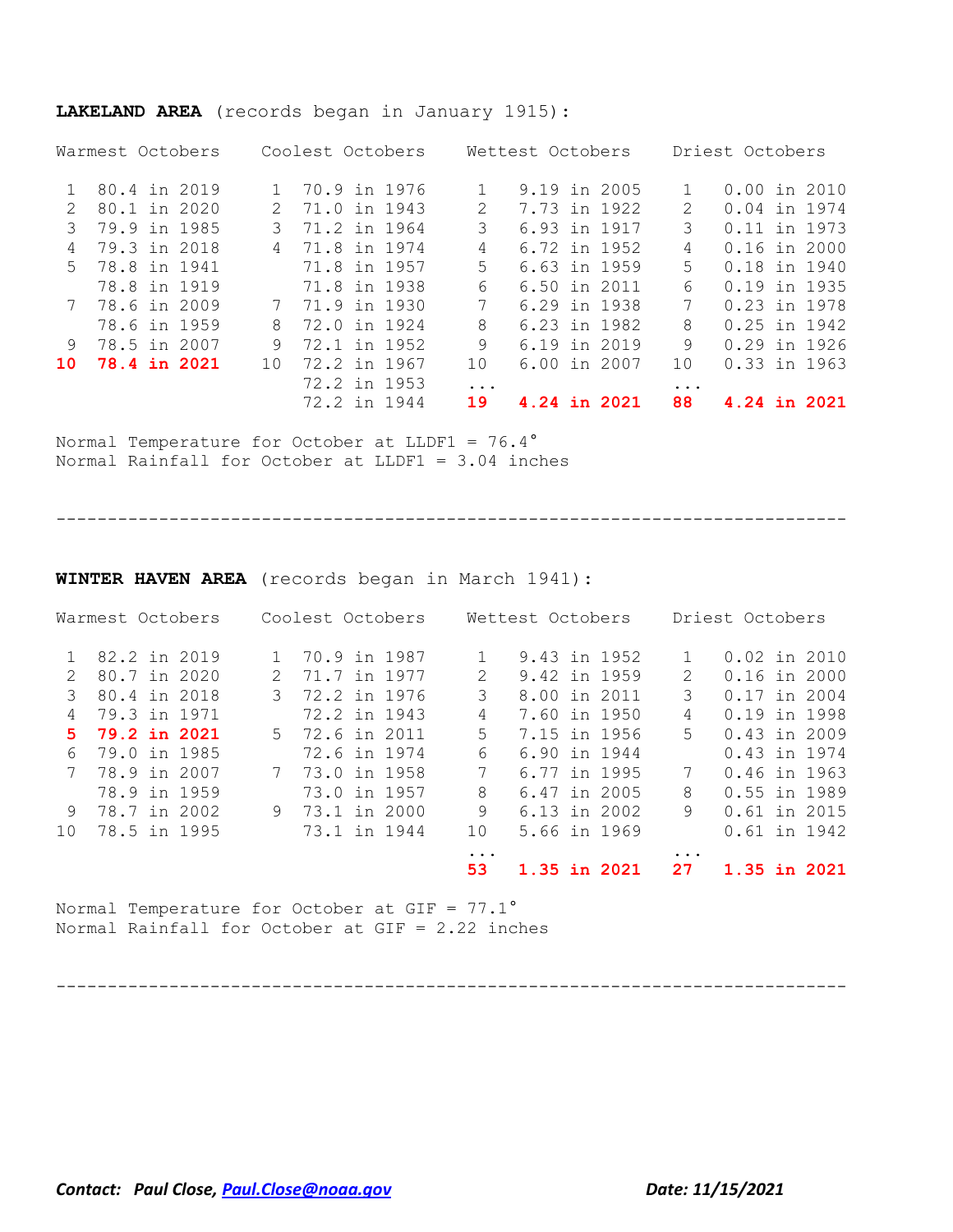### **BARTOW** (records began in June 1892):

|       | Warmest Octobers    |               | Coolest Octobers |           | Wettest Octobers |               | Driest Octobers |  |                |  |
|-------|---------------------|---------------|------------------|-----------|------------------|---------------|-----------------|--|----------------|--|
|       | 1 79.8 in 2013      | $\mathbf{1}$  | 70.6 in 1913     |           |                  | 12.55 in 1910 |                 |  | $0.00$ in 2000 |  |
| 2     | 79.6 in 2019        |               | 2 71.2 in 1894   | 2.        |                  | 10.22 in 1924 | 2               |  | 0.13 in 1940   |  |
| 3     | 79.3 in 1919        | $\mathcal{S}$ | 71.3 in 1940     | 3         |                  | 9.10 in 1959  | 3               |  | $0.20$ in 2013 |  |
|       | 79.1 in 2007        |               | 71.3 in 1892     | 4         |                  | 8.98 in 1952  |                 |  | $0.20$ in 1963 |  |
| $5 -$ | 79.0 in 2020        |               | 5 71.4 in 1977   | 5         |                  | 8.75 in 2011  | 5               |  | 0.23 in 1998   |  |
| 6     | 78.9 in 1959        | 6             | 71.5 in 1976     | 6         |                  | 8.43 in 1917  | 6               |  | $0.30$ in 2010 |  |
|       | 78.8 in 2002        | 7             | 71.7 in 1929     | 7         |                  | 8.18 in 1922  | 7               |  | 0.31 in 1974   |  |
| 8     | 78.4 in 1911        | 8             | 71.9 in 2011     | 8         |                  | 7.90 in 1894  | 8               |  | 0.34 in 1973   |  |
| 9     | 78.3 in 2018        | 9             | 72.0 in 1895     | 9         |                  | 7.40 in 1938  | 9               |  | 0.36 in 1901   |  |
|       | 78.3 in 2009        | 1 O           | 72.1 in 1924     | 10        |                  | 7.26 in 1950  | 1 O             |  | 0.37 in 1942   |  |
|       | 78.3 in 1902        |               | 72.1 in 1920     | $\ddotsc$ |                  |               | $\ddotsc$       |  |                |  |
|       |                     |               |                  | 67        |                  | 2.22 in 2021  | 63              |  | 2.22 in 2021   |  |
| 22    | <b>77.2 in 2021</b> |               |                  |           |                  |               |                 |  |                |  |

Normal Temperature for October at BARF1 = 75.5° Normal Rainfall for October at BARF1 = 3.03 inches

-----------------------------------------------------------------------------

#### **SARASOTA-BRADENTON AREA** (records began in January 1911):

| Warmest Octobers         | Coolest Octobers               | Wettest Octobers   | Driest Octobers     |  |  |  |  |
|--------------------------|--------------------------------|--------------------|---------------------|--|--|--|--|
| 82.7 in 2019             | 70.6 in 1976                   | 12.50 in 1952      | $0.00$ in 1942      |  |  |  |  |
| 81.2 in 2020             | 2 71.0 in 1943                 | 12.02 in 1922      | Trace in 2010       |  |  |  |  |
| 80.4 in 2007<br>3        | 3 71.2 in 1940                 | 10.48 in 1938      | 0.02 in 1963<br>3   |  |  |  |  |
| 79.5 in 1959<br>4        | 71.4 in 1913<br>$\overline{4}$ | 7.31 in 1918<br>4  | 0.04 in 1973<br>4   |  |  |  |  |
| 5 79.2 in 2016           | 5 71.5 in 1977                 | 5.<br>7.23 in 1957 | 0.10 in 2000<br>5.  |  |  |  |  |
| 79.2 in 1919             | 6 71.6 in 1987                 | 7.22 in 1924<br>6. | $0.10$ in 1940      |  |  |  |  |
| 79.0 in 2021             | 71.7 in 1930<br>7              | 7.21 in 1921<br>7. | $0.31$ in 1920<br>7 |  |  |  |  |
| 78.9 in 2018<br>8        | 71.8 in 1938<br>8              | 7.11 in 1990<br>8  | 0.44 in 1974<br>8   |  |  |  |  |
| 78.9 in 1985             | 71.8 in 1929                   | 9<br>7.09 in 1993  | 0.45 in 1984<br>9   |  |  |  |  |
| 78.5 in 1941<br>$10^{-}$ | 72.0 in 1944<br>1 O            | 10<br>6.74 in 2007 | 0.53 in 1979<br>10  |  |  |  |  |
|                          |                                |                    |                     |  |  |  |  |

**22 1.03 in 2021**

Normal Temperature for October at SRQ = 77.3° Normal Rainfall for October at SRQ = 2.76 inches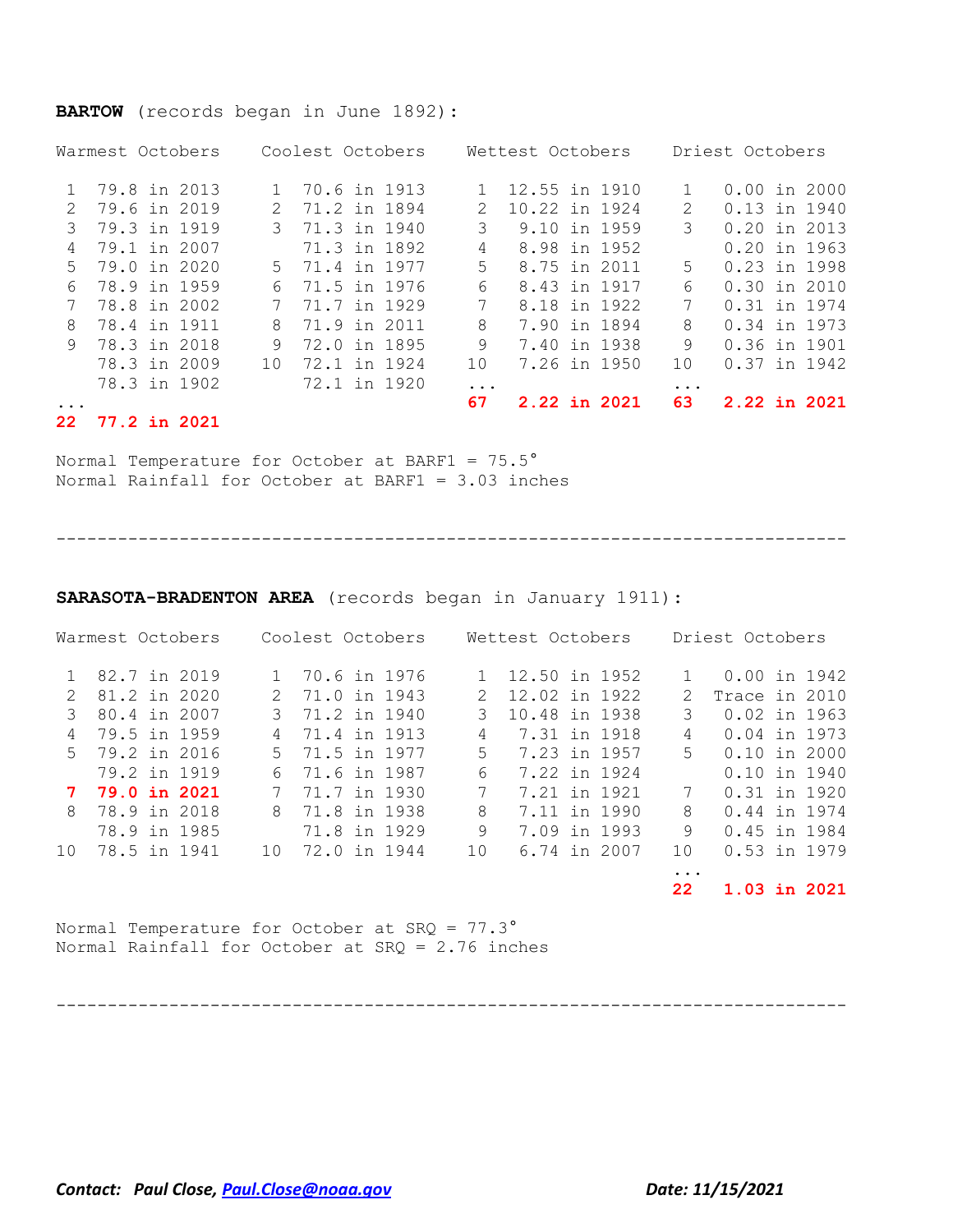## **VENICE** (records began in May 1955):

| Warmest Octobers | Coolest Octobers             | Wettest Octobers              | Driest Octobers     |  |  |  |
|------------------|------------------------------|-------------------------------|---------------------|--|--|--|
| 81.5 in 2019     | 70.8 in 1987<br>$\mathbf{1}$ | 12.83 in 1995                 | $0.00$ in 2010      |  |  |  |
| 80.4 in 2009     | 2 71.4 in 1976               | 9.90 in 2005<br>$\mathcal{L}$ | 0.08 in 1981<br>2   |  |  |  |
| 3 79.5 in 2021   | 3 72.1 in 1974               | 3<br>9.61 in 1959             | $0.09$ in 1963<br>3 |  |  |  |
| 79.5 in 2002     | 4 72.2 in 1977               | 8.48 in 1982<br>4             | 0.18 in 2000<br>4   |  |  |  |
| 5 79.2 in 2018   | 5 73.0 in 1968               | 5.<br>7.78 in 1986            | 0.20 in 1974<br>5.  |  |  |  |
| 79.2 in 1959     | 73.3 in 1957<br>6.           | 7.73 in 1967<br>6             | 0.36 in 1998<br>6   |  |  |  |
| 79.0 in 2020     | 7 73.6 in 2008               | 7.45 in 1993                  | 7<br>0.56 in 1970   |  |  |  |
| 79.0 in 2012     | 73.6 in 2000                 | 6.65 in 1983<br>8             | $0.72$ in 2003<br>8 |  |  |  |
| 79.0 in 1998     | 9 74.1 in 1964               | 9<br>6.39 in 1969             | 0.73 in 1973<br>9   |  |  |  |
| 79.0 in 1985     | 74.4 in 1967<br>10           | 6.21 in 1958<br>10            | 0.74 in 1961<br>1 O |  |  |  |
|                  |                              |                               |                     |  |  |  |

**19 1.14 in 2021**

Normal Temperature for October at VNCF1 = 76.6° Normal Rainfall for October at VNCF1 = 3.35 inches

-----------------------------------------------------------------------------

**MYAKKA RIVER STATE PARK** (Temperature records began in March 1956 and Rainfall records began in Sep 1943):

|               |  | Warmest Octobers |               | Coolest Octobers |  |  |           | Wettest Octobers |  | Driest Octobers |           |                |  |  |
|---------------|--|------------------|---------------|------------------|--|--|-----------|------------------|--|-----------------|-----------|----------------|--|--|
|               |  | 80.9 in 2019     |               | 1 71.5 in 1987   |  |  |           | 10.01 in 1951    |  |                 |           | $0.00$ in 2010 |  |  |
| $\mathcal{L}$ |  | 79.9 in 2007     | $\mathcal{L}$ | 72.0 in 1992     |  |  | 2         |                  |  | 9.32 in 1952    |           | $0.00$ in 1974 |  |  |
| 3             |  | 79.5 in 2018     |               | 3 72.5 in 1977   |  |  | 3         | 8.59 in 1995     |  |                 | 3         | $0.10$ in 2000 |  |  |
|               |  | 79.5 in 1985     |               | 72.5 in 1957     |  |  | 4         | 7.70 in 1959     |  |                 | 4         | 0.30 in 1963   |  |  |
| $5 -$         |  | 79.0 in 1991     |               | 5 72.6 in 1976   |  |  | 5.        |                  |  | 6.98 in 2019    | 5         | 0.44 in 1973   |  |  |
| 6             |  | 78.9 in 2020     | 6             | 72.8 in 1963     |  |  | 6         |                  |  | 6.81 in 1999    | 6         | 0.61 in 1978   |  |  |
|               |  | 78.9 in 1998     |               | 73.2 in 1974     |  |  | 7         |                  |  | 6.65 in 2005    |           | 0.61 in 1977   |  |  |
| 8             |  | 78.1 in 1975     | 8             | 73.5 in 1958     |  |  | 8         |                  |  | 6.54 in 1994    | 8         | 0.85 in 1962   |  |  |
| 9             |  | 78.0 in 1959     | 9             | 73.6 in 1962     |  |  | 9         |                  |  | 6.40 in 1943    | 9         | 1.01 in 1955   |  |  |
| $10^{-}$      |  | 77.9 in 1990     | 1 O           | 73.7 in 2011     |  |  | 10        |                  |  | 6.29 in 1957    | 1 O       | 1.03 in 1980   |  |  |
|               |  | 77.9 in 1983     |               |                  |  |  | $\ddotsc$ |                  |  |                 | $\ddotsc$ |                |  |  |
|               |  |                  |               |                  |  |  | 47        | 2.26 in 2021     |  |                 | 31        | 2.26 in 2021   |  |  |

-----------------------------------------------------------------------------

**18 77.2 in 2021**

Normal Temperature for October at MKCF1 = 76.3 Normal Rainfall for October at MKCF1 = 3.19 inches

*Contact: Paul Close, [Paul.Close@noaa.gov](mailto:Paul.Close@noaa.gov) Date: 11/15/2021*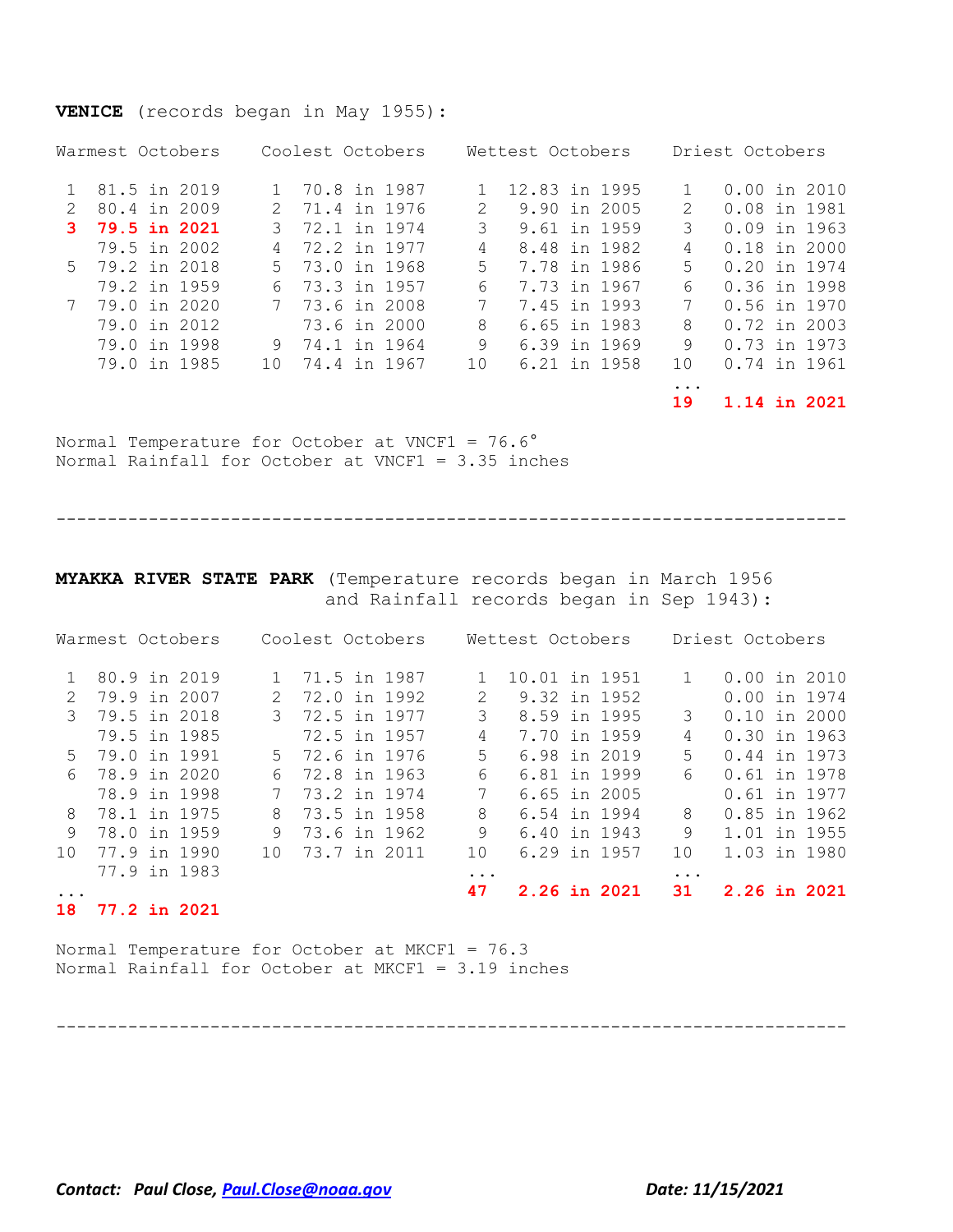|               | Warmest Octobers |               | Coolest Octobers |               | Wettest Octobers | Driest Octobers |                |  |  |
|---------------|------------------|---------------|------------------|---------------|------------------|-----------------|----------------|--|--|
|               | 80.8 in 2007     | 1             | 70.6 in 1943     |               | 10.36 in 1975    | $\mathbf{1}$    | $0.00$ in 2000 |  |  |
| $\mathcal{L}$ | 79.8 in 2009     | $\mathcal{L}$ | 71.2 in 2011     | $\mathcal{L}$ | 9.67 in 1952     | 2               | Trace in 1940  |  |  |
| 3             | 79.4 in 1985     | 3             | 71.4 in 2000     | 3             | 9.38 in 1938     | 3               | 0.10 in 1974   |  |  |
| 4             | 79.3 in 2019     | 4             | 71.8 in 1987     | 4             | 8.64 in 1995     | 4               | 0.22 in 1981   |  |  |
|               | 79.3 in 1941     |               | 71.8 in 1944     | 5.            | 8.27 in 2011     | 5               | $0.27$ in 1963 |  |  |
|               | 6 78.8 in 2020   | 6.            | 71.9 in 2010     | 6             | 6.85 in 1950     | 6               | 0.36 in 1984   |  |  |
|               | 78.8 in 1959     | 7             | 72.0 in 1954     | 7             | 6.21 in 1953     | 7               | 0.45 in 1979   |  |  |
| 8             | 78.3 in 1936     | 8             | 72.2 in 1977     | 8             | 5.61 in 1999     | 8               | $0.53$ in 2006 |  |  |
| 9             | 78.0 in 2018     |               | 72.2 in 1953     | 9             | 5.55 in 2005     | 9               | $0.57$ in 2021 |  |  |
| $10^{\circ}$  | 77.7 in 1939     | 10            | 72.4 in 1964     |               | 5.55 in 1945     |                 | $0.57$ in 1961 |  |  |
| $\ddotsc$     |                  |               |                  |               |                  |                 |                |  |  |
| 21            | 76.5 in 2021     |               |                  |               |                  |                 |                |  |  |
|               | 76.5 in 1983     |               |                  |               |                  |                 |                |  |  |

#### **WAUCHULA 2 N** (records began in January 1933):

Normal Temperature for October at WAUF1 = 75.3 Normal Rainfall for October at WAUF1 = 3.09 inches

-----------------------------------------------------------------------------

**ARCADIA** (records began in November 1899):

|              |                                                                                                                                          |                                                                                                                                                                                                            |               |                  | Driest Octobers |  |  |  |
|--------------|------------------------------------------------------------------------------------------------------------------------------------------|------------------------------------------------------------------------------------------------------------------------------------------------------------------------------------------------------------|---------------|------------------|-----------------|--|--|--|
|              |                                                                                                                                          |                                                                                                                                                                                                            | 13.98 in 1952 |                  | Trace in 1942   |  |  |  |
|              |                                                                                                                                          | 2                                                                                                                                                                                                          | 13.16 in 1910 | $\mathcal{L}$    | $0.05$ in 2010  |  |  |  |
|              |                                                                                                                                          |                                                                                                                                                                                                            | 10.82 in 1953 |                  | $0.05$ in 2009  |  |  |  |
|              |                                                                                                                                          | 4                                                                                                                                                                                                          | 9.73 in 1924  |                  | $0.05$ in 1961  |  |  |  |
|              |                                                                                                                                          | $5 -$                                                                                                                                                                                                      | 8.67 in 1968  | $5 -$            | 0.18 in 1974    |  |  |  |
| 78.4 in 1941 |                                                                                                                                          | 6                                                                                                                                                                                                          |               |                  | 0.18 in 1940    |  |  |  |
|              |                                                                                                                                          | 7                                                                                                                                                                                                          | 8.12 in 1986  | 7                | $0.21$ in 2003  |  |  |  |
| 78.1 in 1936 |                                                                                                                                          | 8                                                                                                                                                                                                          | 7.75 in 1922  | 8                | $0.25$ in 2001  |  |  |  |
|              | 9                                                                                                                                        | 9                                                                                                                                                                                                          | 7.64 in 1969  | 9                | 0.26 in 1981    |  |  |  |
| 78.0 in 1912 | 1 O                                                                                                                                      | 1 O                                                                                                                                                                                                        | 7.62 in 1904  |                  | 0.26 in 1901    |  |  |  |
|              |                                                                                                                                          |                                                                                                                                                                                                            |               |                  |                 |  |  |  |
|              | Warmest Octobers<br>80.0 in 1919<br>2 78.8 in 2019<br>3 78.6 in 1911<br>78.5 in 2020<br>5 78.4 in 1959<br>7 78.1 in 2007<br>78.0 in 1985 | Coolest Octobers<br>1 70.5 in 1990<br>2 71.2 in 1943<br>3 71.5 in 2000<br>71.5 in 1977<br>71.5 in 1976<br>6 71.7 in 1938<br>71.7 in 1920<br>8 71.8 in 1954<br>71.9 in 1944<br>72.3 in 1987<br>72.3 in 1940 |               | Wettest Octobers | 8.26 in 1959    |  |  |  |

Average Temperature for October 2021 = Not Available Yet Normal Temperature for October at ARCF1 = 74.8°

Total Rainfall for October 2021 = Not Available Yet Normal Rainfall for October at ARCF1 = 2.58 inches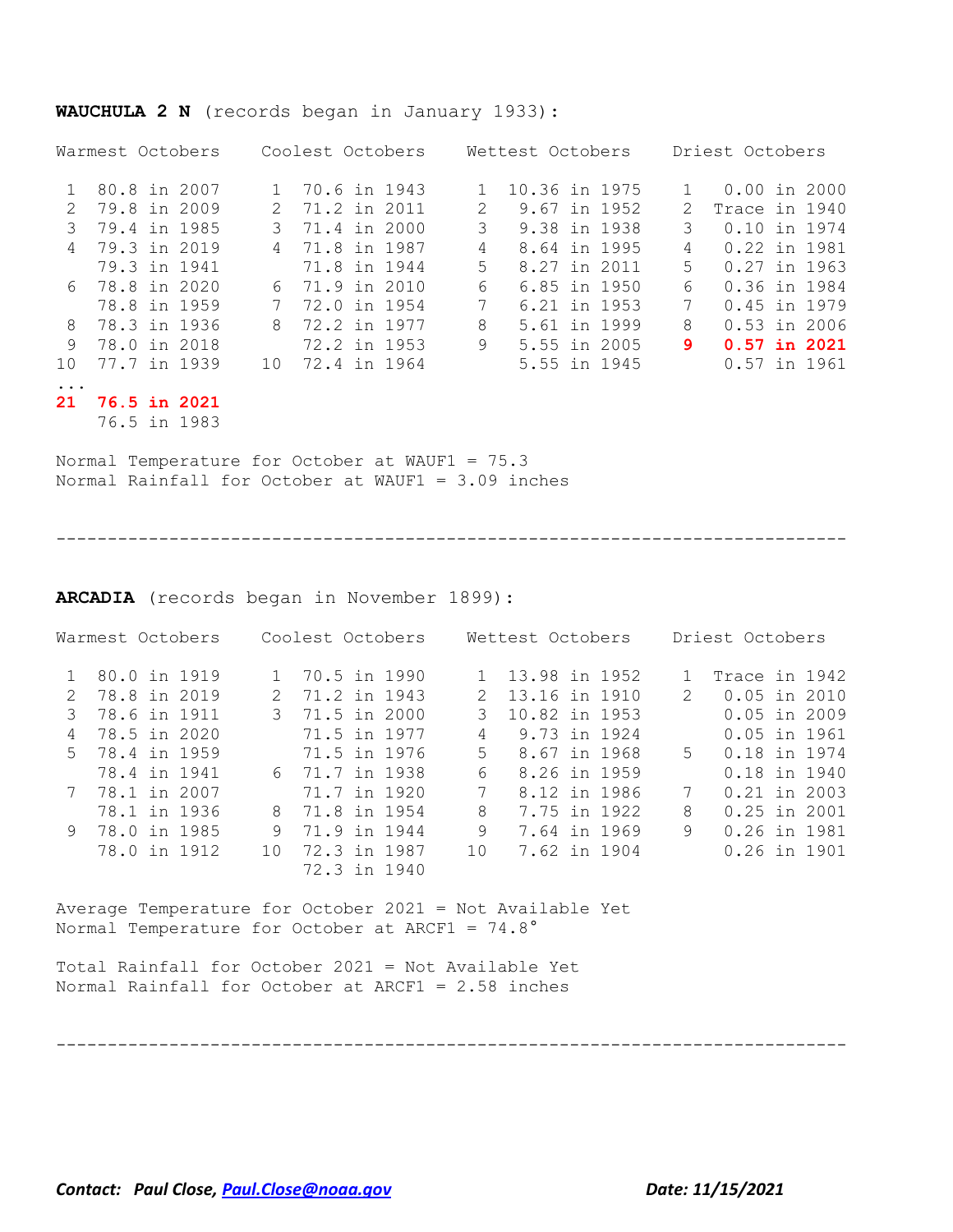|               | Warmest Octobers    |  | Coolest Octobers |                |  |  | Wettest Octobers | Driest Octobers |              |               |                |  |  |
|---------------|---------------------|--|------------------|----------------|--|--|------------------|-----------------|--------------|---------------|----------------|--|--|
|               | 79.3 in 2019        |  |                  | 71.9 in 1977   |  |  |                  |                 | 9.24 in 2005 |               | $0.00$ in 2010 |  |  |
| $\mathcal{P}$ | 79.0 in 2020        |  | $\mathcal{P}$    | 72.0 in 1987   |  |  | $\mathcal{L}$    | 8.40 in 1969    |              | $\mathcal{L}$ | 0.13 in 1984   |  |  |
|               | 79.0 in 2007        |  |                  | 72.0 in 1976   |  |  | 3                | 7.19 in 2017    |              | 3             | $0.25$ in 2003 |  |  |
| 4             | 77.9 in 1995        |  | 4                | 72.4 in 2011   |  |  | 4                | 7.15 in 1995    |              | 4             | 0.40 in 1980   |  |  |
|               | 77.9 in 1985        |  |                  | 5 72.5 in 2010 |  |  | 5.               | 6.95 in 1993    |              | 5.            | $0.47$ in 2009 |  |  |
| 6             | 77.8 in 2018        |  |                  | 72.5 in 2000   |  |  | 6                | 6.89 in 2011    |              | 6             | $0.53$ in 1990 |  |  |
|               | 77.0 in 2016        |  |                  | 72.5 in 1992   |  |  | 7                | 6.63 in 1987    |              | 7             | 0.56 in 1974   |  |  |
| 8             | 76.8 in 2015        |  | 8                | 72.6 in 1988   |  |  | 8                | 5.18 in 1983    |              | 8             | 0.68 in 1997   |  |  |
| 9             | 76.7 in 2009        |  | 9                | 72.7 in 2008   |  |  | 9                | 4.68 in 2001    |              | 9             | 0.76 in 2018   |  |  |
|               | 76.7 in 2002        |  | 10               | 72.9 in 1997   |  |  | 10               | 4.52 in 2015    |              | 1 O           | 0.96 in 1979   |  |  |
|               | 76.7 in 1975        |  |                  |                |  |  | $\ddotsc$        |                 |              |               |                |  |  |
|               |                     |  |                  |                |  |  | 15               | 4.02 in 2021    |              |               |                |  |  |
| 17            | <b>76.1 in 2021</b> |  |                  |                |  |  |                  |                 |              |               |                |  |  |

#### **ARCHBOLD BIO STN** (records began in January 1969):

76.1 in 2017

Normal Temperature for October at ACHF1 = 75.7° Normal Rainfall for October at ACHF1 = 3.41 inches

-----------------------------------------------------------------------------

**PUNTA GORDA AREA** (records began in May 1914):

|               | Warmest Octobers    |                | Coolest Octobers |  | Wettest Octobers |               | Driest Octobers |               |                |  |  |
|---------------|---------------------|----------------|------------------|--|------------------|---------------|-----------------|---------------|----------------|--|--|
| $\mathbf{1}$  | 80.9 in 2020        |                | 72.9 in 1976     |  | $\mathbf{1}$     | 13.99 in 1924 |                 | $\mathbf{1}$  | 0.00 in 1942   |  |  |
| $\mathcal{P}$ | 80.6 in 2019        | 2              | 73.0 in 1938     |  | $\mathcal{P}$    | 12.21 in 1959 |                 | $\mathcal{L}$ | Trace in 1940  |  |  |
|               | 80.6 in 1949        | 3              | 73.1 in 1987     |  | 3                | 11.60 in 1952 |                 | 3             | $0.01$ in 2010 |  |  |
| 4             | 80.4 in 1951        |                | 73.1 in 1940     |  | 4                | 10.88 in 1995 |                 | 4             | 0.10 in 1981   |  |  |
| .5            | 80.3 in 1959        |                | 5 73.3 in 1974   |  | 5.               | 10.03 in 1951 |                 | 5             | 0.16 in 1973   |  |  |
| 6             | 80.1 in 2018        |                | 73.3 in 1930     |  | 6                | 9.64 in 1945  |                 | 6             | 0.26 in 1961   |  |  |
|               | 80.0 in 1985        | 7 <sup>7</sup> | 73.4 in 1929     |  | 7                | 9.18 in 1922  |                 | 7             | $0.45$ in 2003 |  |  |
| 8             | 79.9 in 2007        | 8              | 73.5 in 2000     |  | 8                | 8.86 in 1996  |                 | 8             | 0.56 in 1974   |  |  |
| 9             | 79.8 in 1919        |                | 73.5 in 1977     |  | 9                | 8.20 in 1953  |                 | 9             | 0.63 in 1979   |  |  |
| 10            | 79.6 in 1960        | 10             | 73.7 in 1917     |  | 10               | 8.05 in 1932  |                 | 10            | 0.78 in 1931   |  |  |
| 11            | 79.4 in 1946        |                |                  |  | $\ddotsc$        |               |                 | $\cdot$       |                |  |  |
| 12            | <b>79.0 in 2021</b> |                |                  |  | 67               | 2.16 in 2021  |                 | 38            | 2.16 in 2021   |  |  |
|               | 79.0 in 1995        |                |                  |  |                  |               |                 |               |                |  |  |
|               | 79.0 in 1947        |                |                  |  |                  |               |                 |               |                |  |  |

Normal Temperature for October at PGD = 77.2° Normal Rainfall for October at PGD = 3.02 inches